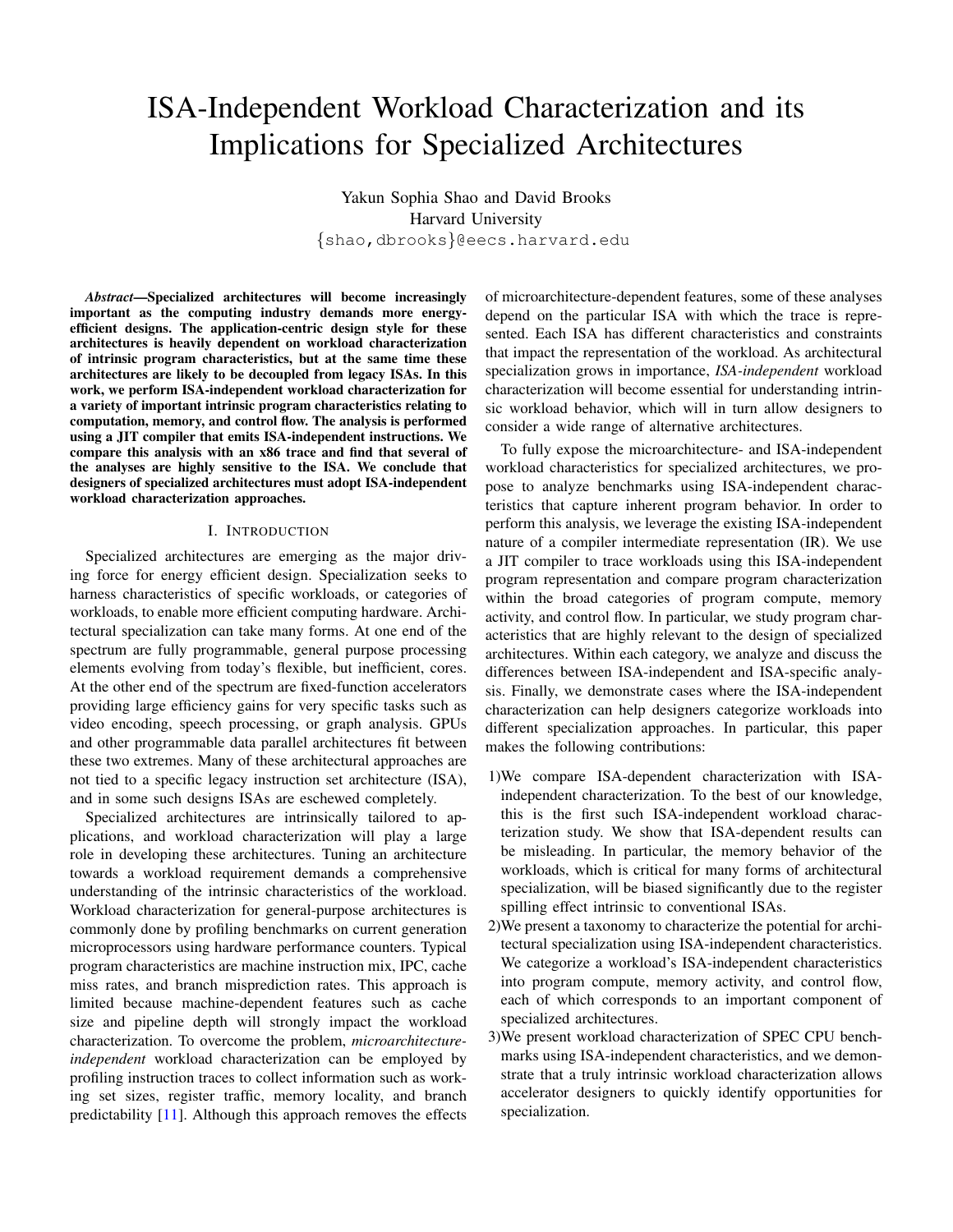<span id="page-1-0"></span>

Fig. 1: The percentage of stack instructions of total dyanmic instructions for 32-bit and 64-bit x86 binaries.

#### II. MOTIVATION

<span id="page-1-1"></span>Specialized architectures are unburdened by the requirements of legacy ISAs, and a significant part of the efficiency gains from such architectures can be attributed to hardware specialization of the datapath, memory, and program control. ISAindependent analysis is attractive for such architectures because it avoids artificial constraints imposed by details of a specific ISA. Compilers for conventional ISAs must generate binaries that meet the specification of the instruction set semantics, and this process can alter the fundamental program behavior because of these constraints. This section discusses the three major sources of ISA constraints that we explore: overheads of stack operations due to register spilling, ISA-specific complex operators, and calling conventions.

## *A. Stack Overhead*

Instruction set architectures support a finite number of registers which must necessarily be equal to or less than the number of physical registers in a machine. When writing code in a high-level language, most programmers are unaware of these constraints and use as many variables as the program requires. In order to fit the large number of variables into the ISA-defined register set, compilers must perform register allocation to map program variables to registers. When there are more variables that need to be allocated than available ISA-defined registers, the compiler will spill additional variables onto the stack, which is a specially reserved portion of the main memory. Load/store operations are inserted to manage the allocation of the machine registers and the stack. These stack memory operations can be expensive from a run-time performance point of view. For characterizing workloads for specialized architectures that do not have a fixed or known ISA, the stack accesses insert possibly unnecessary load/store operations into the instruction trace and incur additional memory utilization. These effects are not true program characteristics; they are artificial constraints imposed by the ISA.

We demonstrate the effect of stack operation by comparing 32-bit and 64-bit x86 binaries generated by LLVM's Clang compiler for a set of SPEC CPU benchmarks. One of the major differences between the 32- and 64-bit x86 ISAs is that 64-bit x86 has eight more general-purpose registers. Figure [1](#page-1-0) plots the percentage of dynamic instructions that access the stack for 32-bit and 64-bit versions of SPEC benchmarks. We observe that for all of the benchmarks, the 32-bit binary has a much higher percentage of stack instructions than the 64-bit binary. This is because the additional general-purpose registers allow more variables to stay in registers, so less spilling to memory is required.

The stack overhead also applies to RISC ISAs. Lee *et al.* characterized stack access frequency using the Alpha ISA to propose a mechanism to separate stack from heap accesses[\[12\]](#page-10-1). For the same SPEC2000 workloads, they find a similar percentage of stack operation (24%) compared to our observation in 32-bit x86.

# *B. Complex Operations*

We identify two classes of instructions as complex operations: vector instructions and compute or branch instructions with memory operands. Both kinds of operations can be split into multiple simpler primitives. CISC ISAs like x86 contain complex operations including vector instructions like SSE and instructions that support memory operands. We note that complex operations can exist even in RISC ISAs. For example, POWER and ARM include complex operations such as predicate instructions, string instructions, and vector extensions.

Most existing ISAs have already encoded some degree of specialization towards these complex operations by grouping multiple simple operations into single instructions. However, designers of specialized architectures may consider specialized functional units that combine sequences of operations into a single block. From a program analysis point of view, it is easier and cleaner to start from simple primitives and explore aggregation possibilities rather than to start from a more complex version of code resulting from another category of optimization.

We quantify the amount of complex operations in x86 in Figure [2.](#page-2-0) In this categorization, we treat an instruction as a complex operation if it is either a vector instruction (SSE) or a compute or branch instruction with a memory operand. The top three categories in Figure [2](#page-2-0) are complex operations: vector operations, vector operations with memory accesses, and compute or branch instructions with memory operands. The remaining category includes all single operation instructions. We see that on average 27% of the total instructions executed are complex operations.

# *C. Calling Convention*

The ISA calling convention describes how subroutines receive parameters from callers and how they return results. Any machine-dependent ISA needs to have its own specifications to pass arguments between subroutines. For example, x86,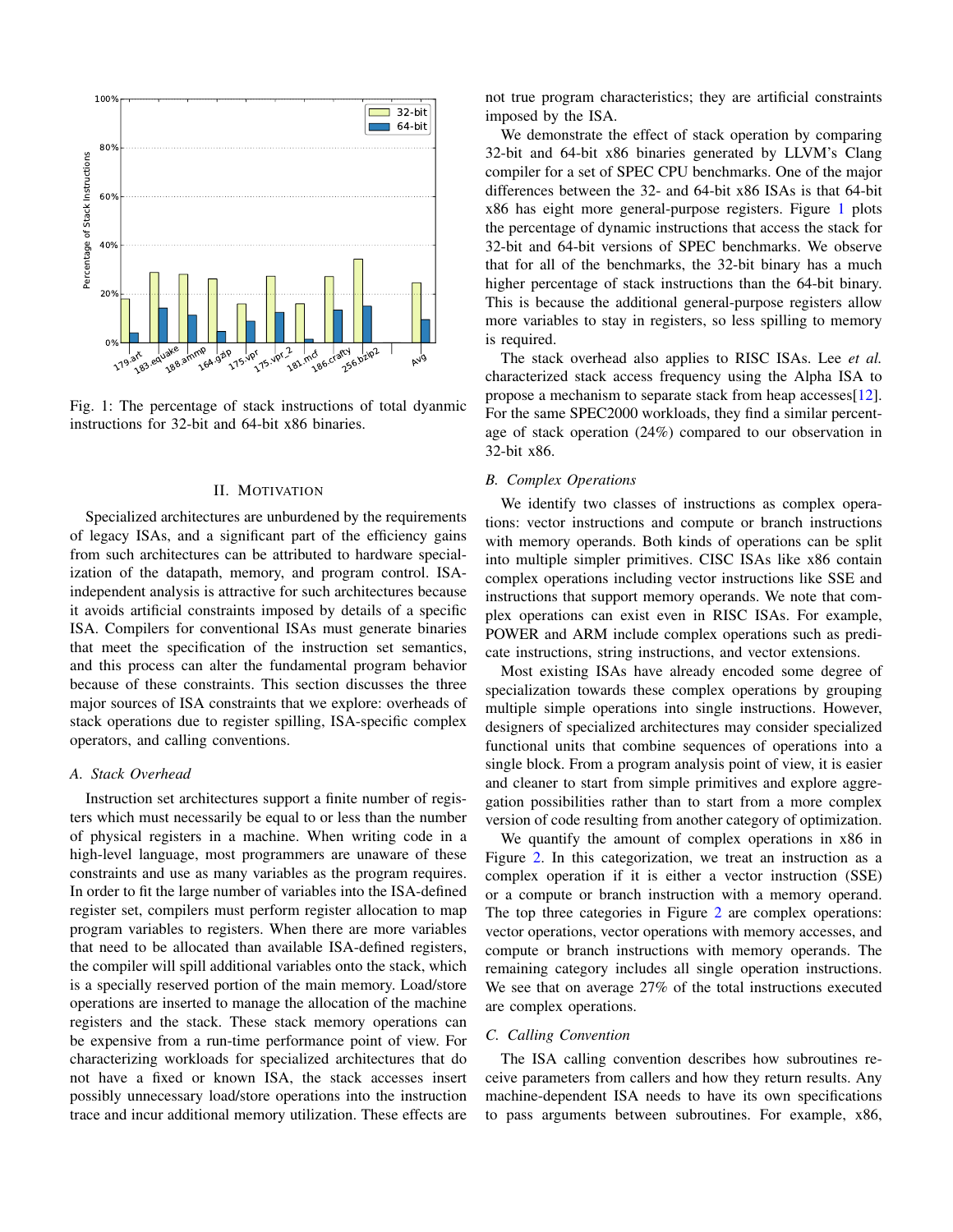<span id="page-2-0"></span>

Fig. 2: Instruction breakdown of complex (top three bars) and single (bottom bar) operation instructions.

due to its limited number of registers, pushes arguments onto the stack before a subroutine is called, resulting in additional stack operations. Other ISAs also require various housekeeping operations for subroutines, and these are also artifacts of the ISA choice, not intrinsic to the behavior of the workload.

# III. METHODOLOGY AND BACKGROUND

To evaluate the importance of performing workload characterization by using machine-independent code representation, we perform both ISA-independent and ISA-dependent analysis. After describing how these two analyses are performed, we provide details about how we sample benchmark executions and how we generate the code to be analyzed.

#### *A. ISA-Independent Study*

An ISA-independent representation of code is critical for the development of flexible compiler infrastructures, and modern compilers use ISA-independent intermediate representations to bridge high level source languages (e.g., C) to specific ISAs (e.g., Intel x86). Since our requirements for a code representation are similar to those of compilers, we leverage the intermediate representation used in compilers to perform our analysis.

Our analysis uses a specific intermediate representation (IR) available in the ILDJIT compiler [\[5\]](#page-10-2). Specifically, workload execution is represented by a trace of semantically equivalent ILDJIT IR instructions. This trace is generated by executing the IR code with a special-purpose interpreter that emits IR instructions as it executes them.

Compared to other possible intermediate representations available in mainstream compilers, like GCC and LLVM, the ILDJIT IR has the unique feature of being closer to source languages than to machine code. As we describe later in this section, this feature allows us to perform an analysis that is machine-, ISA-, and system-library-independent, so that

workload-specific characteristics are exposed. Before describing the ILDJIT IR in detail, we motivate its use for our specific analysis by describing the unwanted consequences of relying on more standard intermediate representations used in mainstream compilers.

*a) Compiler intermediate representation:* Intermediate representations commonly used by compilers are either treebased or linear. Tree-based representations like GCC's GIM-PLE [\[2\]](#page-10-3) are not designed to be executed to generate a run-time trace, making the implementation of an interpreter for such formats more challenging than for other representations. Implementing interpreters for linear representations, like LLVM's bitcode [\[3\]](#page-10-4), is more straightforward, since the execution order to follow is given by the linear order imposed by the language itself.

Intermediate representations are a bridge from source languages to ISAs, but the ones used in mainstream compilers are closer to the latter. The rationale is that compilers are designed to maximize the number of code optimization algorithms that rely on the intermediate representation (both machineindependent and machine-dependent), and performing machinespecific optimization is easier if the representation is closer to the machine code.

The price paid for having a very low-level intermediate representation is that code analysis performed at this level (either at compile or run time) can be influenced by artifacts of either a specific ISA family or underlying system library implementations. For example, LLVM's bitcode language specifies the calling convention to use, and this code is included in the program representation. Moreover, these representations often do not identify source-language operations such as memory allocation, leading to platform-specific execution traces that can include artificial program behavior that is not intrinsic to the workload. For example, in ILDJIT, the allocation of an object is accomplished by a high level memory allocation operation. In contrast, compilers with low-level IRs often allocate objects using a generic call to the function *malloc* which is provided by the standard C library. In the latter case, a trace of the generated intermediate representation would include the code of the malloc function, and this can lead to artificial program dependencies between malloc invocations. On many common implementations of the malloc function, e.g. many Linux-based systems, the return address is computed based on a value of a local variable of that function. This local variable keeps the address of a free memory location in internal memory of the C library; just before returning the allocated address to the caller, this local variable is updated to point to another free memory location. Hence, this implementation creates a readafter-write chain of dependencies among different invocations of malloc. Notice that this dependence chain is not intrinsic to the considered workload; it depends on the specific implementation of the C library in use in the current system. On the other hand, by providing a memory allocation operation in the intermediate representation, platform-specific details about how memory is allocated are hidden, allowing analysis to be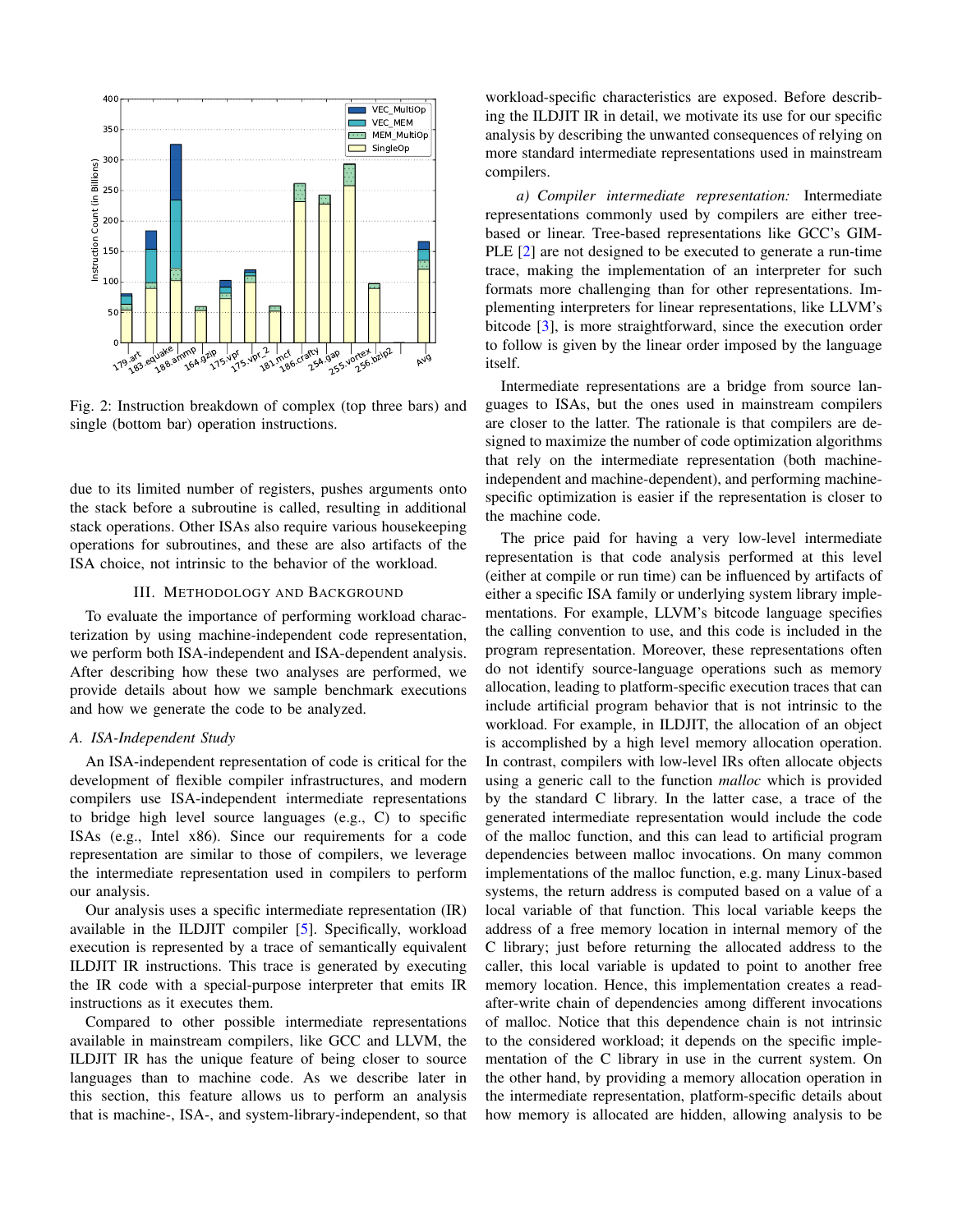system-independent.

*b) ILDJIT IR:* ILDJIT is a modular compilation framework that includes both static and dynamic compilers. As mentioned earlier, it includes a high-level intermediate representation (IR). ILDJIT performs a large set of classical, machine-independent optimizations at the IR level including copy propagation, dead-code elimination, loop-invariant code motion, etc. When the IR code is fully optimized, it is translated to LLVM's bitcode language and LLVM's back ends are used to optimize the code using machine-dependent optimizations and to generate semantically equivalent machine code.

We customized ILDJIT to implement an ad-hoc interpreter of its intermediate representation to emit IR instructions as they are executed. The IR instructions interpreted are the ones used for translation to the bitcode language. By attaching our interpreter right before the translation to bitcode, we ensure that the IR is fully optimized; however, machine-dependent information is still not used for these optimizations, allowing our analysis to study workload-specific characteristics.

The ILDJIT IR is a linear machine- and ISA-independent representation that includes common operations of high-level programming languages like memory allocation (e.g., new, free, newarray) and exception handling (e.g., throw, catch). It is a RISC-like language in which memory accesses are performed through loads and stores. Each instruction has a clear and simple meaning where only scalar variables, memory locations, and the program counter are affected by their execution. The language allows an unbounded number of typed variables (virtual registers), making analysis independent of the number of physical registers. Moreover, parameters of method invocations are always passed by using variables, as in the input source language we use (C), making analysis independent of specific calling conventions. Finally, the data types described in the source language are preserved in the IR language, making this representation closer to the input language compared to other compiler intermediate representations.

IR instructions that perform operations among variables require homogeneity among their types: an add operation between variables x and y requires the same type for both x and y (e.g., 32-bit integer). This characteristic leads to instructions that convert values between types. Notice that these conversions are required by the workload as the semantics of operations in the source language specify them. However, some of these conversions are unnecessary if a CISC-like ISA is used instead of the ILDJIT IR. Finally, opcodes (e.g., add, mul) are orthogonal with data types (e.g., integer, floating point). This opcode polymorphism constrains the number of different instructions in the language to 80, allowing an easy parsing of the executed trace.

## *B. ISA-Dependent Study*

We perform our ISA-dependent analysis using the x86 instruction set. The x86 ISA is commonly used in architecture studies, and a large number of program analysis tools are available for workload characterization. For analysis of new x86-based microarchitectures, architects must understand the

ISA-specific effects of the architecture since they can have a significant impact on pipeline and memory system design. When considering new heterogeneous architectures with both x86 and specialized cores, it would be natural to use existing workload characterization approaches. However, when performing workload characterization of specialized architectures, x86 provides a particularly poor starting point, because of the overheads discussed in Section [II.](#page-1-1) In this study, we compare x86 instruction trace with ILDJIT IR trace. To generate the trace of x86 instructions executed by the workload, we use Pin, a dynamic binary instrumentation tool developed by Intel[\[13\]](#page-10-5).

## *C. Sampling*

Because of storage and processing time constraints, performing some of the analysis presented in this paper on the full execution trace is impractical. Therefore, we sample the execution with SimPoint[\[16\]](#page-10-6). We configure SimPoint to generate 10 phases, each of which contains 10 million instructions. Only instructions that belong to the identified phases are emitted and then analyzed.

In order to perform a fair comparison between x86 and IR traces, we sample the execution with the IR trace by configuring SimPoint to use IR instructions rather than the x86 ones. Then we instrument the code to identify the x86 instructions semantically equivalent to the IR code for the identified phases. In this way, we ensure that the same code region is considered for both the IR and x86 analysis.

# *D. Benchmark Suite*

We use C benchmarks from SPEC CPU2000 benchmark suite. These benchmarks are translated to CIL bytecode by the compiler GCC4CLI  $[1]$  (a branch of GCC), and then they are compiled to IR by ILDJIT. Finally, ILDJIT generates the machine code by relying on LLVM's x86 back end as previously described. ILDJIT currently only supports the 32 bit LLVM back end and all of the results in the paper are for 32-bit operations.

## IV. WORKLOAD CHARACTERISTICS ANALYSIS

In this section, we compare x86 and ISA-independent IRbased program analysis. We compare the two approaches using three main categories: Compute, Control, Memory. Table [1](#page-4-0) summarizes the metrics that we compare in this section. The choice of metrics is intended to highlight opportunities for hardware specialization. Compute, control and memory are the most important metrics to represent workload characteristics and help designers gauge the complexity of specialization.

### *A. Compute*

Specialized hardware often exploits custom functional units that combine multiple operations with predictable control flow in order to execute code more efficiently. Example of this approach is Conservation Cores [\[17\]](#page-10-8), which identifies the hot functions in a program's execution and designs hardware accelerators for those functions. In order to uncover the opportunity to find sequences of operations that are amenable to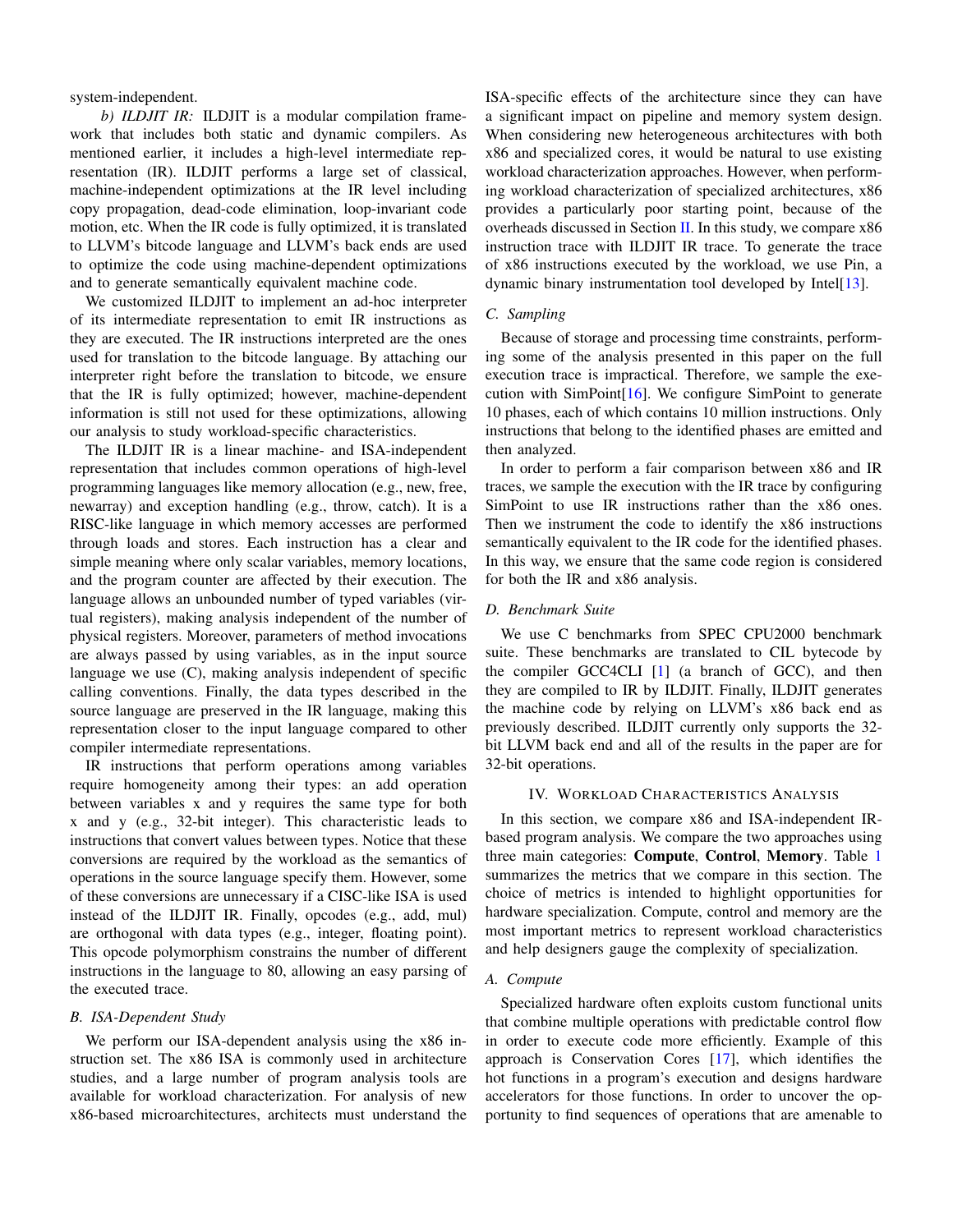<span id="page-4-0"></span>

| Category | Analysis                                | <b>Notes</b>                                                                           |
|----------|-----------------------------------------|----------------------------------------------------------------------------------------|
| Compute  | Opcode                                  | Unique Opcodes required to<br>cover 90% of dynamic<br>instructions                     |
| Memory   | <b>Total Memory</b><br>Footprint        | Total number of unique<br>memory addresses accessed                                    |
|          | 90% Memory<br>Footprint                 | Number of unique memory<br>addresses that cover 90% of<br>memory accesses              |
|          | Global Memory<br><b>Address Entropy</b> | Measure of the randomness of<br>memory addresses                                       |
|          | Local Memory<br><b>Address Entropy</b>  | Measure of the spatial locality<br>of memory addresses                                 |
| Control  | Unique Branch<br>Instructions           | Total number of unique<br>branch instructions                                          |
|          | <b>Branch Entropy</b>                   | Measure of the randomness of<br>branch behavior, representing<br>branch predictability |

Table 1: Metrics used for workload characterization.

similar specialization, we need to analyze executed instruction sequences and detect various patterns. For such analysis, the way the operations are represented in the instruction trace will have a significant impact on whether certain patterns can be found or not and, subsequently, whether the workload is worth the effort of custom hardware design. In this section, we analyze the instruction breakdown and the most common opcodes found in both x86 and IR. We observe that x86 incurs more overhead for the basic computation performed by the application.

*1) Instruction Breakdown:* We start the analysis by categorizing the executed instructions from the IR and x86 code. We split instructions into the following categories: Stack, Memory, Move (data movement and conversion between registers), Unconditional Branch, Conditional Branch and Compute. Figure [3](#page-4-1) shows this breakdown. For each benchmark, the left most bar represents the x86 binary, and the middle bar represents IR. Furthermore, during our implementation, we found that there is also instruction overhead associated with IR characteristics that are not intrinsic to the workloads. One source of such inefficiency is the number of unconditional branch instructions. The ILDJIT compiler does not remove these instructions because the compiler back end performs unconditional branch removal in a very efficient manner. Another source of overhead is data movement and conversion between registers. Such instructions appear in both IR and x86 and are used to support different data types and simplify optimizations. The right most bar in Figure  $3$  is what we call Simplified-IR – the IR trace without those two classes of instruction. In our following discussion, "IR trace" will refer to this simplified IR.

Consistent with the results from LLVM's 32-bit Clang compiler in Figure [1,](#page-1-0) we see that the number of stack-referencing instructions can be significant depending on the application. This is represented by the top section of the left most bar for every benchmark. For example, almost half of the x86 instructions for 255.vortex use the stack, while the effect is

<span id="page-4-1"></span>

Fig. 3: The instruction breakdown for x86, IR and Simplified-IR  $(S-IR)$ .

less obvious for benchmarks like 179.art. More importantly, the large number of stack accesses is caused by constraints of the x86 ISA (a small register set) and is not part of the intrinsic program behavior. This is evident from the IR bars for the stack-heavy benchmarks – moving from x86 to the infinite-register IR significantly decreases the number of accesses to the stack. While stack effects can increase the number of executed x86 instructions, CISC x86 instructions can combine multiple primitive operations together. This results in a more compact execution. For example, for benchmarks like 164.gzip and 179.art there are more instructions in the IR trace compared to the x86 one. The presence of x86-specific effects that both increase and decrease executed instructions makes it even harder to extract ISA-dependent overhead and expose the workload's intrinsic behaviors, further strengthening the case for analysis on the IR level.

*2) Opcode Diversity:* Our next experiment examines the diversity of the opcodes in the x86 and IR traces. Opcode diversity is relevant since it is related to the complexity of customized functional units in specialized hardware. Fewer and simpler opcodes will simplify the design of such hardware because the functional units will be more modular and reusable. This allows sharing such functional units across various workloads.

In order to compare x86 and IR analysis, we profile the total number of opcodes and the number of times each single opcode occurs in the program execution. We do not differentiate opcodes based on addressing modes, which reduces the number of required x86 opcodes. Figure [4](#page-5-0) plots the number of unique opcodes and the percentage of dynamic instructions those opcodes cover for the benchmark 179.art. The dotted line on the plot shows the cumulative distribution of opcodes needed to cover the dynamic execution of the program.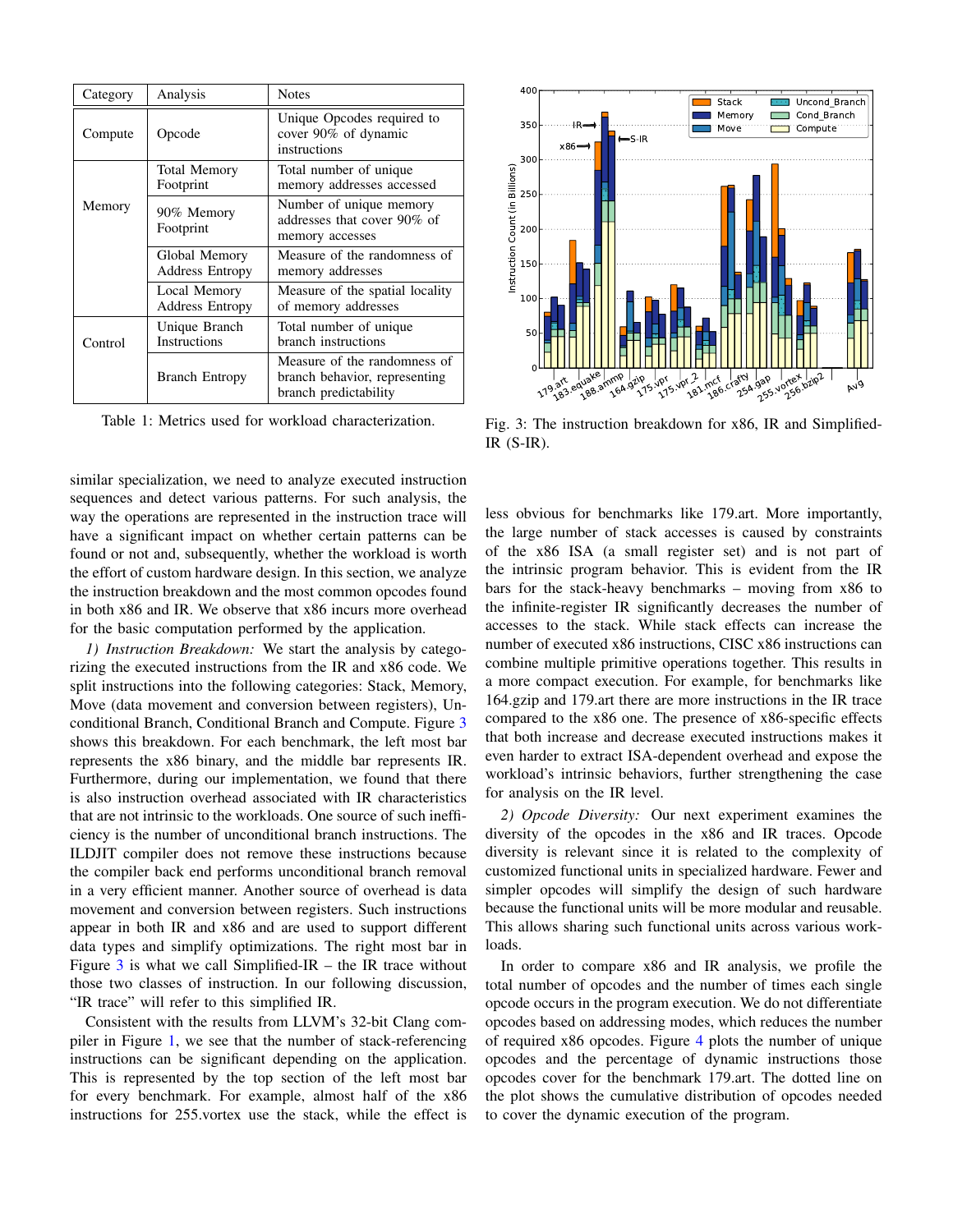<span id="page-5-0"></span>

Fig. 4: Cumulative distribution of the number of unique opcodes of 179.art. The intersecting lines show the number of unique opcodes that cover 90% of dynamic instructions.

To meaningfully compare x86 and IR, we use a horizontal line to highlight the number of unique opcodes required to cover 90% of the dynamic instrucitons in Figures [4a](#page-5-0) and [4b.](#page-5-0) This metric is meaningful for accelerator studies since it allows comparison of the number of functional unit types needed for different workloads. The horizontal line intersects with the cumulative distribution function to show the required number of opcodes. The x86 results demonstrate that 90% of the execution can be covered by 11 unique opcodes, while the same analysis with IR requires only 5 opcodes. The right portion of the plots shows the top opcodes used for both instruction sets. For x86, two MOV instructions, MOV and MOVSD\_XMM, and four different conditional jump instructions are required. Compared with x86, the top opcodes from IR analysis are much clearer – the 5 opcodes are all simple primitives, resulting in a much simpler representation of the actions of the program.

We extend this comparison to all available benchmarks in the suite and show the result in Figure [5.](#page-6-0) Not surprisingly, for all the benchmarks the x86 trace needs more unique opcodes than the IR trace. Furthermore, the right most bar in Figure [5](#page-6-0) shows the number of unique opcodes required to cover all benchmarks we analyze, computed as a superset of individual benchmark needs. In order to cover all the benchmarks in x86, 40 unique instruction opcodes are required; but the IRbased analysis uncovers only 12 fundamental primitives. Thus, extracting workload pieces that are amenable to hardware specialization appears significantly easier on the IR level of abstraction.

*3) Static Instructions:* The diversity of opcodes represents the different types of fundamental computing blocks that custom hardware might require. Another important metric is the number of static instructions required to cover the dynamic execution. In a custom design, different sequences of static instructions will lead to more or less complex data flow. Similar to the metric we use for opcode analysis, we compare the number of unique static instructions required to cover 90% of the dynamic instructions. As shown in Figure [6,](#page-6-0) benchmarks like 186.crafty and 255.vortex with significant stack overhead require more unique static instructions. The x86 characterization hides the truly important instructions, instead highlighting the stack overhead operations. This potentially misleads the identification of hot computation.

# *B. Memory*

Memory behavior is crucial for workload performance. In the case of hardware specialization, the memory system must be tuned to the workload characteristics in order to realize significant gains in efficiency. In this section, we compare two memory characterization metrics, memory footprint size and memory entropy. We once again discover that ISA-dependent analysis can be significantly misleading and obscure the workloads' intrinsic behavior.

*1) Memory Footprint:* The first metric we consider is the size of the data memory that a program uses, including both stack and heap memory. We look into two types of memory footprint. The first one is the full memory footprint – the total size of data memory the program has accessed. It quantifies the overall memory usage. The second metric identifies the "important" memory footprint, which we define as the number of unique memory addresses that covers 90% of dynamic data memory accesses. This metric shows the most frequently used addresses that need to be kept close to the computation.

Figure [7](#page-7-0) shows the total memory footprint analysis. The Yaxis in this figure is the number of unique memory addresses generated. The x86 and IR memory footprints are nearly the same, because total working set is intrinsic to the workloads and therefore independent of the program representation.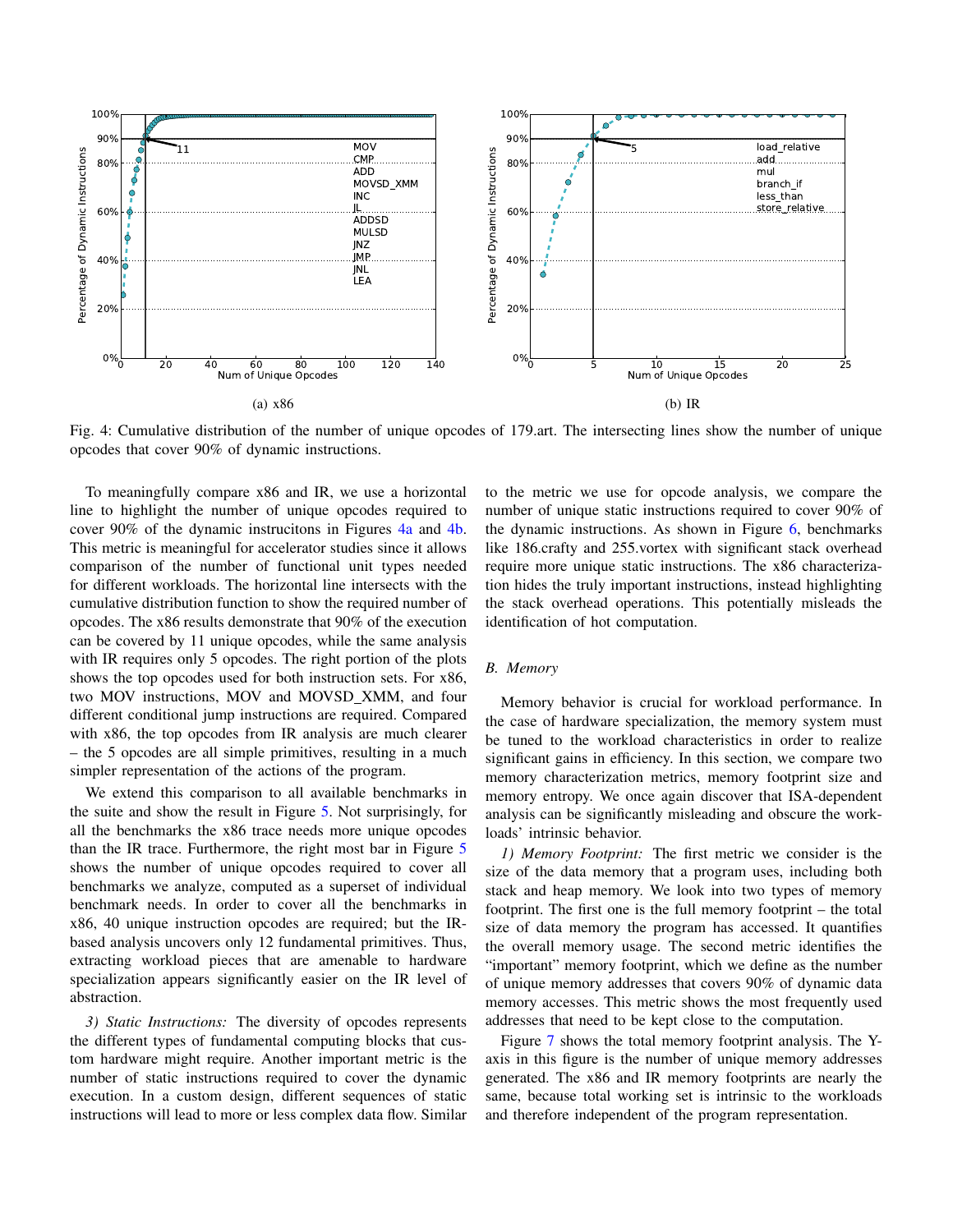<span id="page-6-0"></span>

Fig. 5: Number of unique opcodes to cover 90% of dynamic instructions. "All" represents the global superset.

However, the important memory footprint, shown in Figure [8,](#page-7-0) has markedly different characteristics between x86 and IR. In most cases, there are fewer unique memory addresses needed for x86 compared to IR: although the total number of unique memory addresses is similar between x86 and IR, the memory accesses of x86 are dominated by a small number of addresses. The reason for this once again lies in frequent accesses to the stack. While the memory space of stack addresses is usually small, these addresses are accessed very frequently. When identifying important memory addresses, the few stack addresses that are frequently accessed will stand out and dominate the memory behavior. Thus, the important memory addresses found will be an artifact of the ISA instead of the program behavior.

*2) Memory Address Entropy:* We introduce the metric of memory address entropy in order to quantify how easy it is to keep memory data close to the computation. Intuitively, memory address entropy quantifies the information content, or the lack of predictability, in memory accesses. Thus, it is a metric opposite of memory locality that is often exploited by custom hardware – locality measures the amount of structure in memory addresses, while entropy measures its lack. We show that ISA-level analysis exposes a lower amount of entropy, leading to false assumptions of memory access structure.

*a) Entropy:* In information theory, entropy [\[15\]](#page-10-9) is used to measure the randomness of a variable, which is calculated as Equation [1](#page-6-1)

<span id="page-6-1"></span>
$$
Entropy = -\sum_{i=1}^{N} p(x_i) * log_2 p(x_i)
$$
 (1)

where  $p(x_i)$  is the probability of  $x_i$ , N is the total number of samples of the random variable  $x$ . The result,  $Entropy$ , is a measure of predictability of the next outcome of  $x$ . For example, assume the pattern of variable  $x$  is very regular  $$ always 1. In this case,  $p(1) = 1$  and  $log_2 p(1) = log_2 1 = 0$ , so  $Entropy = 0$ , which means that it is very easy to predict x.



Fig. 6: Number of unique static instructions to cover 90% of dynamic instructions.

One the other extreme, if there are  $N$  possible outcomes of  $x$ occurring equally often,  $p(x_i) = \frac{1}{N}$  $p(x_i) = \frac{1}{N}$  $p(x_i) = \frac{1}{N}$ . According to Equation 1

$$
Entropy = -\sum_{i=1}^{N} p(x_i) * log_2 p(x_i)
$$

$$
= -N * \frac{1}{N} * log_2(\frac{1}{N})
$$

$$
= log_2 N \qquad (2)
$$

which is very high for large N.

Yen, *et al.*, describes the idea of using entropy to repre-sent the randomness of instruction addresses[\[18\]](#page-10-10). According to Equation [1,](#page-6-1) in the case of memory entropy, variable  $x$ represents the memory addresses that appear in the program execution. The probability  $p(x_i)$  is the frequency of a specific memory address  $x_i$ . After profiling the unique memory addresses accessed in the workloads and the number of times each address is referenced, we can compute the memory address entropy of the workloads. When the memory entropy is high, the memory access stream is more random and less amenable to architecture techniques that require locality. Conversely, if the entropy is low, memory accesses are very regular and easier to predict.

*b) Global Memory Address Entropy:* Global memory entropy describes the randomness of the entire data address stream using all address bits (32 in our case). Figure [9](#page-7-1) shows the calculated global memory address entropy for both x86 and IR. For each benchmark, the leftmost bar is the global entropy of x86 memory addresses. The rightmost bar is the case for IR memory addresses. We can see that the entropy of x86 is generally much lower than for IR. In order to find the reason for the difference, we compute the x86 memory address entropy without the stack addresses, shown in the middle bar. As we can see, after removing the stack addresses, the x86 address entropy is comparable with the IR memory address entropy, which represents the intrinsic address randomness of the workloads.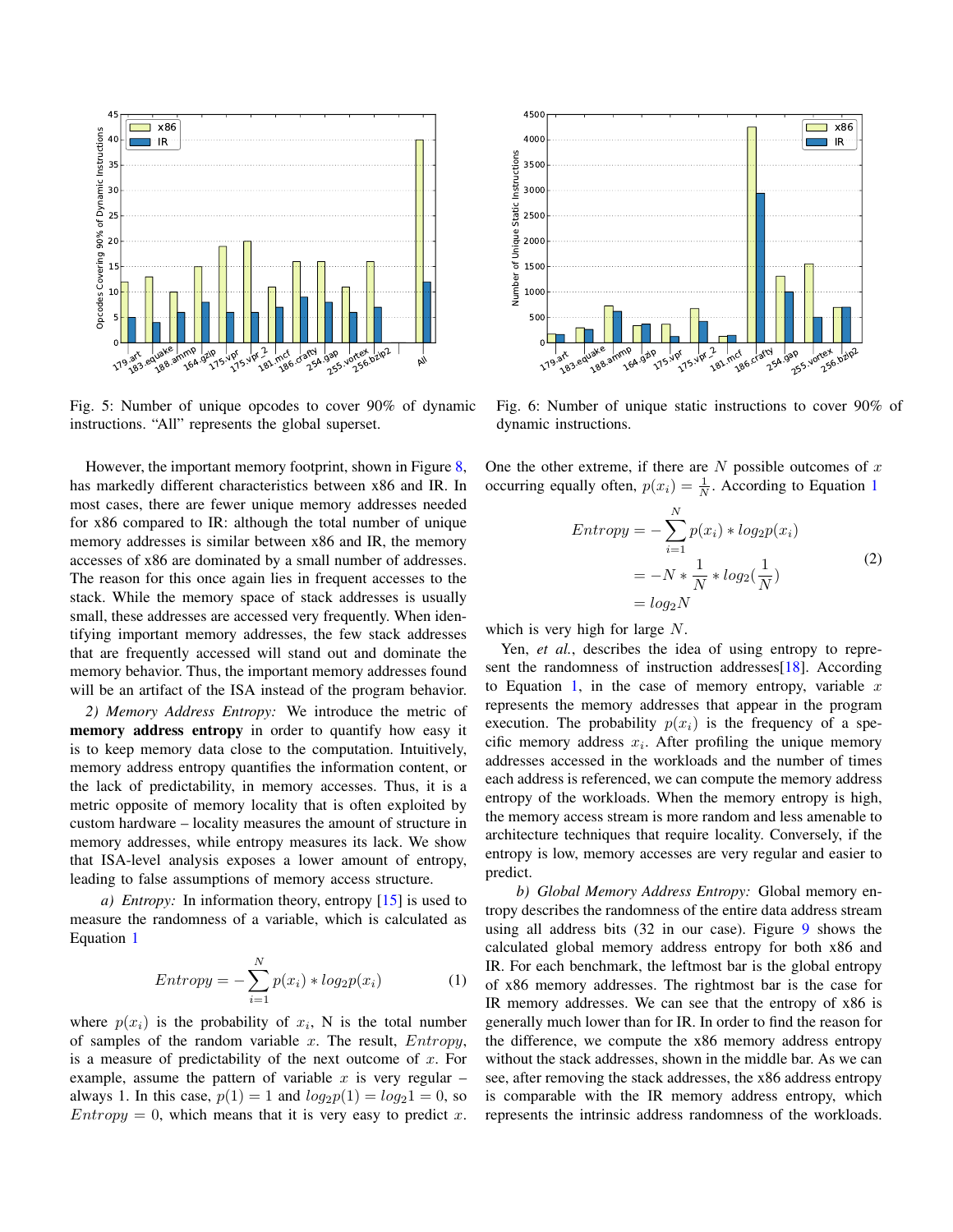<span id="page-7-0"></span>

Fig. 7: Number of unique memory addresses to cover 100% of dynamic memory accesses.

<span id="page-7-1"></span>

Fig. 9: Memory address entropy of x86, x86 w/o stack, IR traces. Lower values indicate more regularity in the access stream.

From this we can see, the ISA overhead has a big impact on the memory address behavior.

*c) Local Memory Address Entropy:* Local memory entropy computes the address entropy using a subset of the entire address bits. Local entropy can help us detect spatial locality in the workloads. For example, we can skip the lowerorder bits of the addresses, and compute entropy only with the high-order address bits, as seen in Figure [10a.](#page-8-0) If the local address entropy with, for example, 28 bits shrinks significantly compared to global entropy, memory accesses are less random, and significant spatial locality is present. After we ignore the lower order bits, such spatial locality is expressed by grouping those addresses that are close together.



Fig. 8: Number of unique memory addresses to cover 90% of dynamic memory accesses.

Figure [10](#page-8-0) shows two examples of the local address entropy when we sweep the number of low order bits ignored from 0 to 10. The two benchmarks, 179.art and 255.vortex, are representative of the patterns we have seen among the rest of the benchmark suite. For both cases, the local entropy of x86 drops faster than for IR. This is very obvious for 255.vortex. This is due to the fact that stack addresses are usually in close proximity, which means they have usually have good locality. Ignoring the lower-order bits results in steeper drops in entropy for x86. This also shows ISA-dependent analysis will bias the workload characteristics towards better locality due to the impact of stack operations.

## *C. Control*

Control flow complexity is a very important metric for workload characterization. From our experience in general purpose processor design, we know that speculative execution is necessary to exploit parallelism. In a heterogeneous architecture, there maybe a variety of cores or computing engines with different degrees of support for speculation. In order to choose the appropriate ones to run the workloads, the control complexity of the workloads needs to be fully understood and not dependent on a specific architecture. In this section, we compare the control complexity analysis of x86 and IR and show that both analyses are consistent with each other, showing that ISA choice has a minimal effect on a workload's control flow.

*1) Branch Instruction Count:* Our first-order control flow analysis counts the number of unique conditional branch instructions to cover 90% of the branches. This is similar to the unique opcode analysis but focused on branch instructions. This is important for hardware specialization because it measures the number of control flow decisions that must be handled in a design.

As Figure [11](#page-9-0) shows, the number of unique branch instructions to cover 90% dynamic branches is consistent between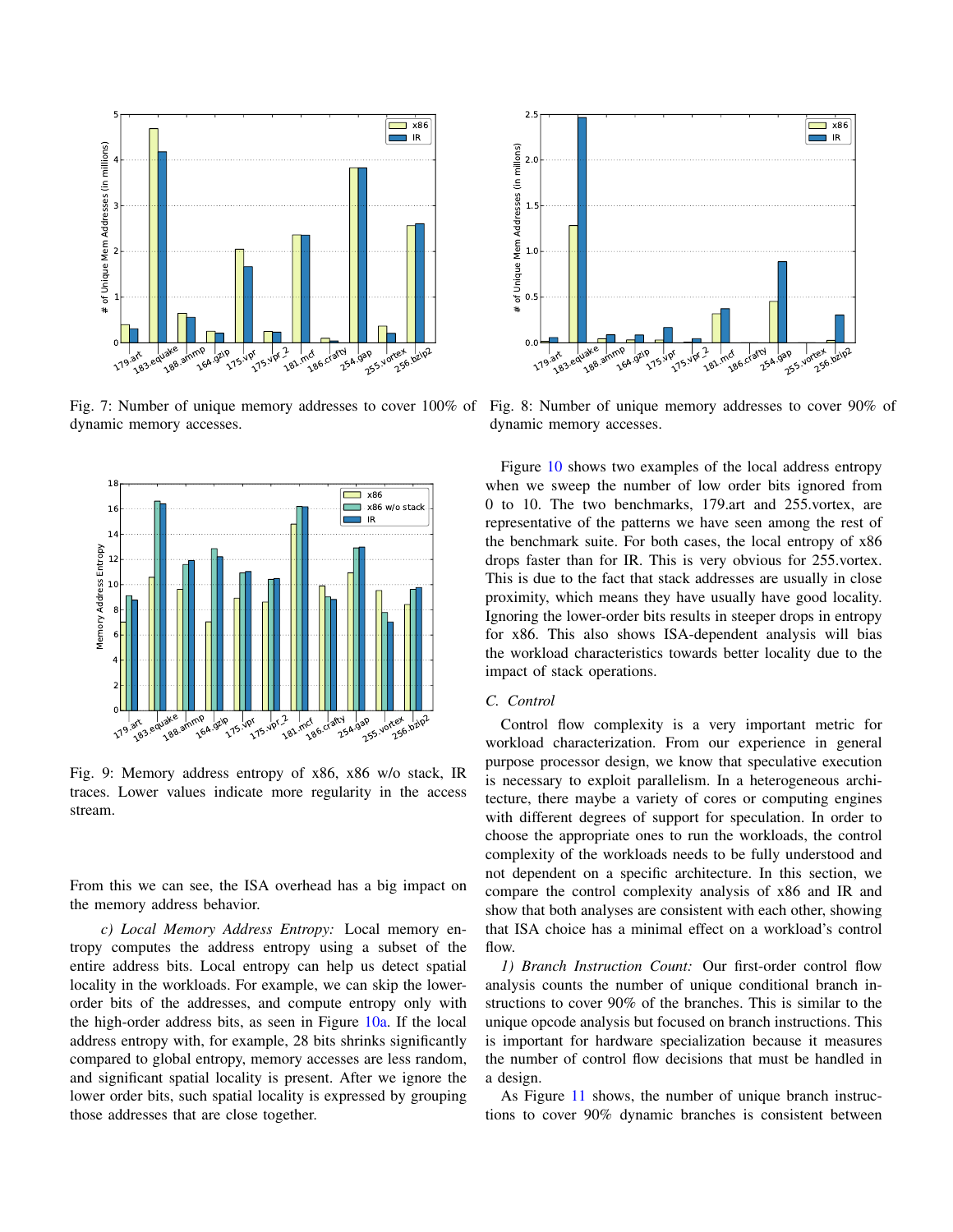<span id="page-8-0"></span>

Fig. 10: Local memory entropy as a function of low-order bits omitted in calculation. A faster dropping curve indicates more spatial locality in the address stream.

x86 and IR. Both sets of bars track each other very well. This implies that ISA choice does not have a significant impact on the number of branch instructions generated, which mostly depends on the way programs are written.

*2) Branch History Entropy:* Another important metric is control flow predictability, which is intrinsic to the workload. Generally speaking, if the branch taken patterns are more regular and less random, branches are easier to predict. In this sense, the degree of the regularity of the branch behavior will indicate the predictability of the control flow. Based on this intuition, Yokota proposed the idea of Branch History Entropy using Shannon's information entropy idea to represent a program's predictability[\[19\]](#page-10-11).

We use a string of bits to encode taken or not taken branch outcomes. In this sense, the program as the producer of the sequence can be viewed as an information source and we can compute the entropy of the information source to represent the regularity of branch behavior. In our implementation, we use a sequence of  $n$  consecutive branch results as the random variable and compute the entropy of the benchmarks. The results are shown in Figure [12.](#page-9-0) We can see that the branch entropy from x86 and IR also track each other very well. This shows that both ISA-dependent analysis and ISA-independent analysis fully expose the program's control behavior. This matches our intuition that ISA does not affect control flow significantly.

# *D. Workload Characterization Using ISA-Independent Characteristics*

We compare the eleven SPEC benchmarks with five ISAindependent metrics from our analysis: the number of opcodes, the value of branch entropy, the value of memory entropy, the unique number of static instructions (I-MEM), and the unique number of data addresses (D-MEM). In terms of specialized architecture design, smaller values for each of these metrics indicate more regularity in the benchmarks and better opportunity to exploit specialization. For each metric, we choose the maximum value across all the benchmarks and for each benchmark we plot the relative value with respect to this maximum value. We generate kiviat plots for all benchmarks, shown in Figure [13,](#page-10-12) in which each axis represents one of the ISAindependent characteristics. The plot in the lower, right corner of the figure provides a legend for the individual axis. The kiviat plots are ordered by the area of the resulting polygon. With an equal weighting of the five characteristics, area provides a rough approximation for overall benchmark regularity (smaller area is more regular). We observe very different behavior across the benchmark suite. For example, 255.vortex demonstrates regularity across all the metrics, while 186.crafty has relatively low regularity in most of the dimensions. These insights will be helpful for specialized architecture designers to identify the opportunity for acceleration.

## V. RELATED WORK

#### *A. Microarchitecture-Dependent Characterization*

There has been a significant amount of prior work on using performance counters to understand and optimize the performance of workloads  $[8]$ ,  $[14]$ ,  $[4]$ ,  $[7]$ . These studies use highly microarchitecture-dependent metrics like cycles per instruction, cache miss rate, and branch misprediction rate. These studies are helpful in finding performance bottlenecks on various platforms for different benchmarks. However, the characteristics profiled are biased by the microarchitecture the workloads are running and the target ISA.

#### *B. Microarchitecture-Independent Characterization*

Hoste and Eeckhout propose metrics of characterizing benchmarks based on microarchitecture-independent characteristics [\[11\]](#page-10-0). They instrument program binaries to profile characteristics like instruction mix, ILP, working set size, and branch predictability. They demonstrate that the program characteristics from performance counter style characterization can be misleading. As an example of the utility of these metrics, Eeckhout, *et al.*, demonstrate that microarchitecture-independent characteristics can be used to determine benchmark similarity, with the goal of sampling representative programs from the benchmarks suite [\[6\]](#page-10-17). In both cases, Alpha ISA traces are used to analyze microarchitecture-independent behavior.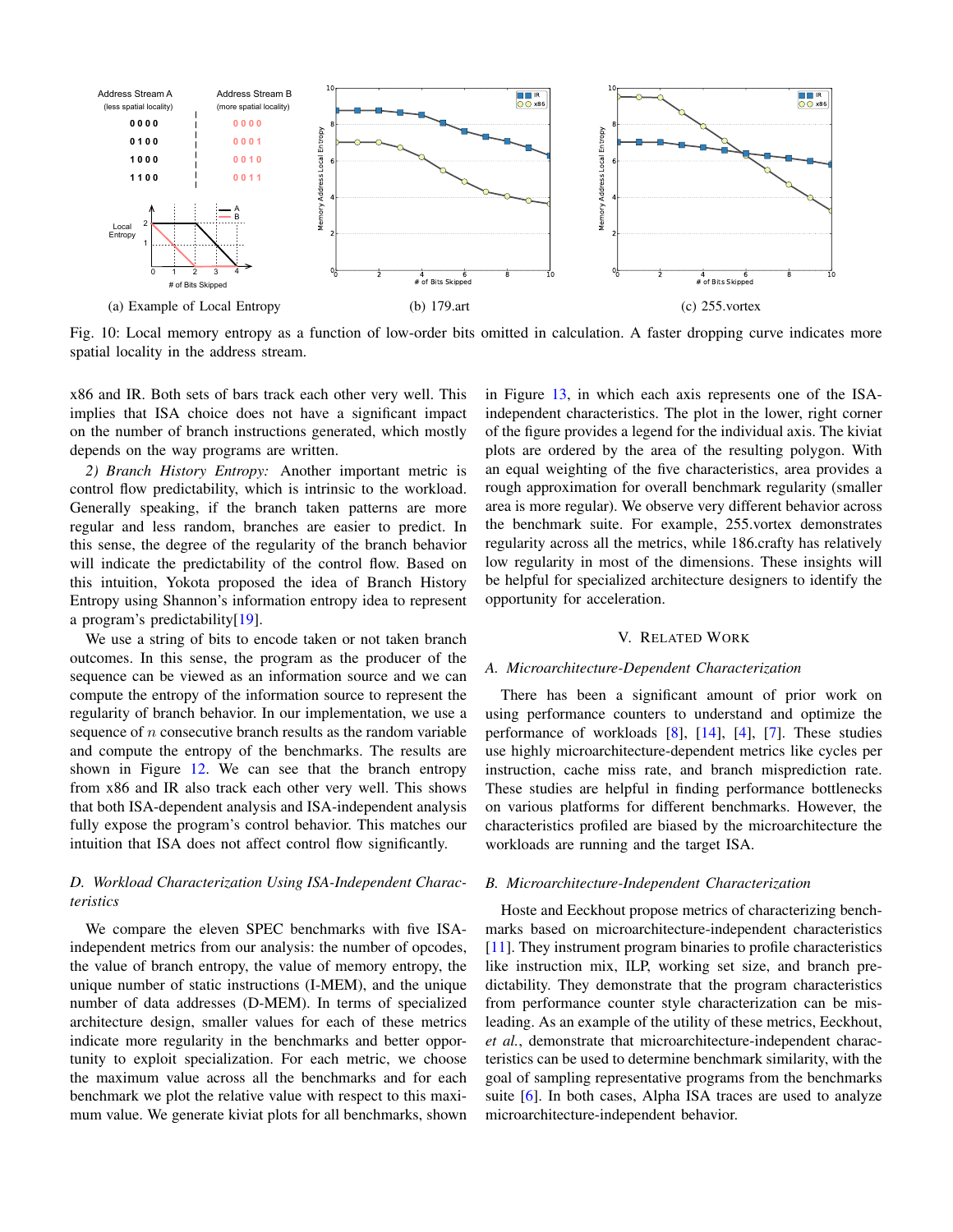<span id="page-9-0"></span>

Fig. 11: Number of unique branch instructions to cover 90% of dynamic branches.

#### *C. Specialized Architecture*

Specialized architectures offer large potential for performance and energy improvements. Hameed *et al.* explore the sources of performance and energy overheads in generalpurpose processors by quantifying the overheads of a H.264 encoder running on a general-purpose system[\[10\]](#page-10-18). They identify that fully specialized hardware can be 500x more energy efficient than general-purpose processors, and in order to achieve ASIC-like energy efficiency designers need to apply customized storage and functional units tuned to the specific application. Triggered by the potential efficiency benefits, several research efforts have investigated the approach of specialized architecture design. For example, Venkatesh *et al.* proposed accelerating irregular hot functions using specialized C-Cores[\[17\]](#page-10-8). Another example is DySER[\[9\]](#page-10-19), which integrates specialized functional units into a general-purpose processor's pipeline. Unlike other studies, our characterization tool is not intended to build specialized cores, but to provide an ISAindependent workload characterization that designers can use to more easily design accelerators. This is analogous to the role that machine-dependent workload characterization plays in helping designers develop microarchitectural extensions for general-purpose machines.

#### VI. CONCLUSION

This paper presents a new workload characterization approach targeting specialized architectures. Existing characterization approaches do not differentiate intrinsic workload characteristics from microarchitecture- and ISA-influenced program behavior. Specialized architectures can be radically different from traditional designs, including fixed function accelerators without ISAs. These designs have very different compute and memory behavior, and conventional workload characterization includes artifacts that can mislead designers of specialized architectures. In our study, we use the ISA-independent property



Fig. 12: Branch entropy per workload. Lower values imply better branch predictability.

of a compiler IR to profile ISA-independent characteristics of workloads. We compare both ISA-dependent and ISAindependent approaches for several analyses that are likely to be highly relevant for developing specialized architectures, including computation, memory behavior, and control flow. We discover that ISA-dependent characterization is misleading in identifying the intrinsic characteristics of the workloads. In particular, we discover that stack overhead due to the ISA can significantly bias the memory behavior which is crucial for workload characterization. We also perform workload characterization using the ISA-independent characteristics and show that this characterization can be helpful to guide accelerator designers towards opportunity for hardware specialization. Overall, ISA-independent optimization can identify the intrinsic characteristics of workloads and discover opportunities for hardware acceleration.

#### ACKNOWLEDGMENTS

We thank Simone Campanoni, Glenn Holloway, Svilen Kanev, Gu-Yeon Wei and the anonymous reviewers for their useful feedback and insights related to this work. This work was supported in part by C-FAR, one of six centers supported by the STARnet phase of the Focus Center Research Program (FCRP), a Semiconductor Research Corporation program sponsored by MARCO and DARPA. This work was also partially supported by the National Science Foundation (NSF) Expeditions in Computing Award #: CCF-0926148. Any opinions, findings, and conclusions or recommendations expressed in this material are those of the authors and do not necessarily reflect the views of the National Science Foundation.